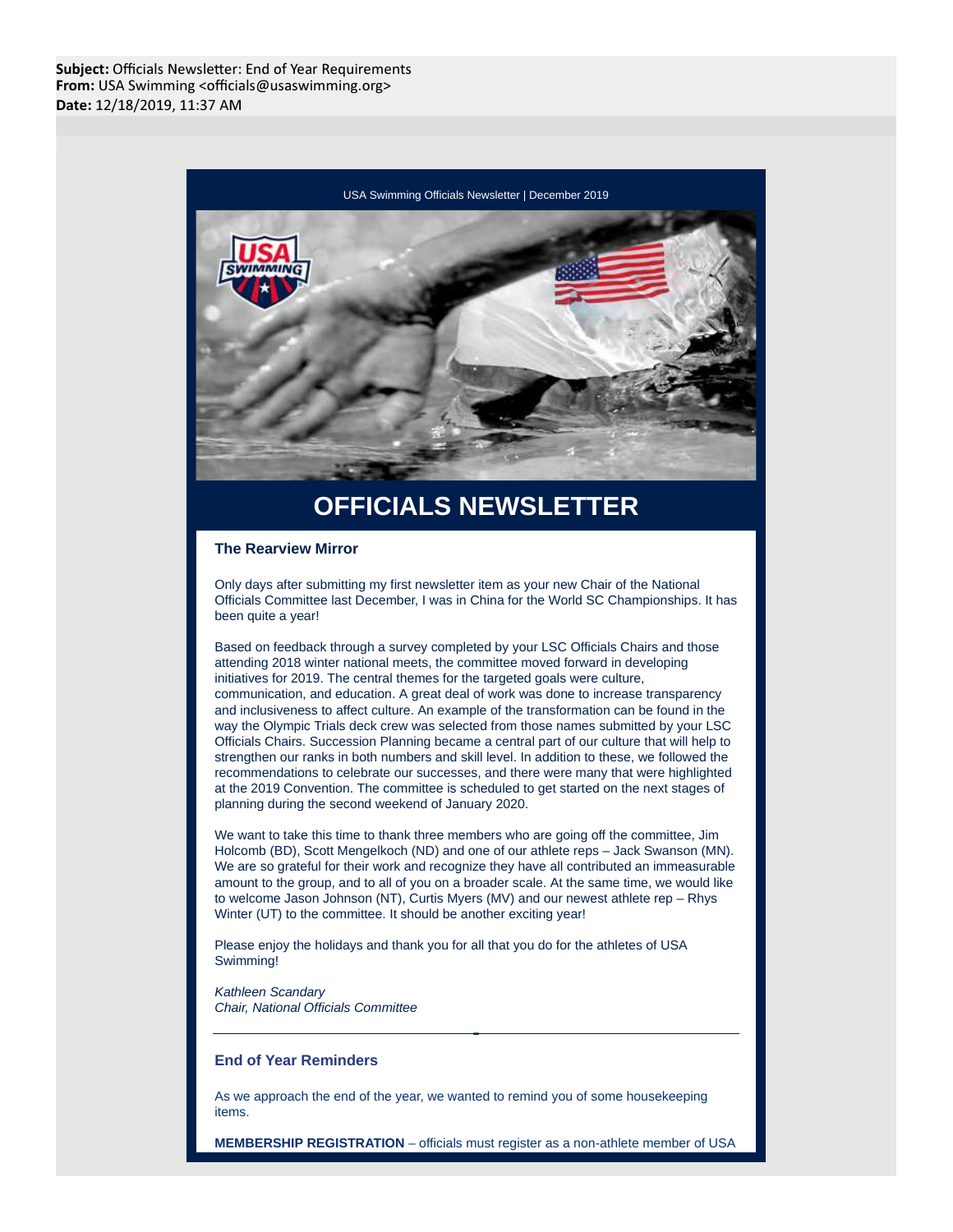Swimming every year. Registration is done through your Local Swimming Committee, not at HQ. Please contact your LSC registrar if you have questions about registration.

You may notice in Deck Pass that you have a new "grey" membership card for 2020 (if you have registered for 2020). The new card is slightly larger and will print in grey with a large "2020" in the background. It will also allow up to 12 LSC certification positions to be displayed on the card (if you hold more than 12 certs, they can be viewed from your deck pass dashboard). National certifications will be shown on the left hand side of the card as before.

The VALID TO date on the top part of the card is a reflection of the EARLIEST expiration date of your membership requirements. So, for example, if your background check expires 4/30/2020, your VALID TO date will show as 4/30/2020 even though you may have registered for 2020. The new Concussion Training Protocol requirement will also be shown as "met" or "not met" on the new card (after Jan 15 when CPT requirements will be enforced).

**BACKGROUND CHECK** – check your deck pass to determine when your background check is due to expire. Background checks are on a two-year cycle for renewal (expiring two years from the date they were initiated) so that could be in the middle of the year for you. Make sure you allow a couple of weeks for processing if you need to renew. Questions? Contact backgroundchecks@usaswimming.org.

**ATHLETE PROTECTION TRAINING** – this is now an annual requirement for all nonathlete members as well as athlete members who are 18 or older. The course can be found **[here](https://www.usaswimming.org/utility/landing-pages/safe-sport/apt)** and will take about 90 minutes to complete the first time (subsequent renewals next year will be a shorter course). The expiration cycle is exactly one year from the date of completion. If you take the course on 12/20/19, then your APT expiration date will be 12/20/20. If you have any questions on APT, please send a note to learn@usaswimming.org. The staff monitoring that email will be able to access the back end of the system and assist you.

**CONCUSSION PROTOCOL TRAINING** – this is a new requirement for all officials and coaches for 2020. You only need to complete the training once, unless your state requires you to renew it more often (or you are officiating or coaching in a state with different requirements). The links to the course can be found on the [main officials page.](https://www.usaswimming.org/officials) Once you have completed the course, save the completion certificate and send it to your LSC registrar to add it to your record. It will be shown as "met" on your deck pass (after the Jan 15 enforcement date).

**OFFICIATING CERTIFICATIONS** – all LSC certifications are handled by the LSC Officials Chair or his designee (area rep for example). Expiration dates for LSC officiating certifications are independent of membership requirement expiration dates and may vary depending on what your LSC requires for certification. Check your deck pass to see when your LSC officiating certifications expire and check your LSC website or with your LSC officials chair to determine what you may need to do to renew your certifications.

**BLUE OXFORDS** – the Winter Junior National meets were the last time we will use the blue oxford shirts for officials on the national deck. For 2020 national meets, officials will wear the white polo and/or the meet shirt provided by the host for both prelims and finals. Black pants or skirts, black socks and black shoes will continue to be the uniform for national meets.

#### **Pettigrew Award Presented to Melissa Hellervik-Bing**

Congratulations to Melissa Hellervik-Bing who most deservedly was given the Pettigrew Award at convention this year. Melissa's tireless work in designing and developing the mentoring and evaluation program for officials has had far reaching effects. As the professionalism of USA Swimming's officials has increased, the athletes have benefitted – a clear win-win for all!